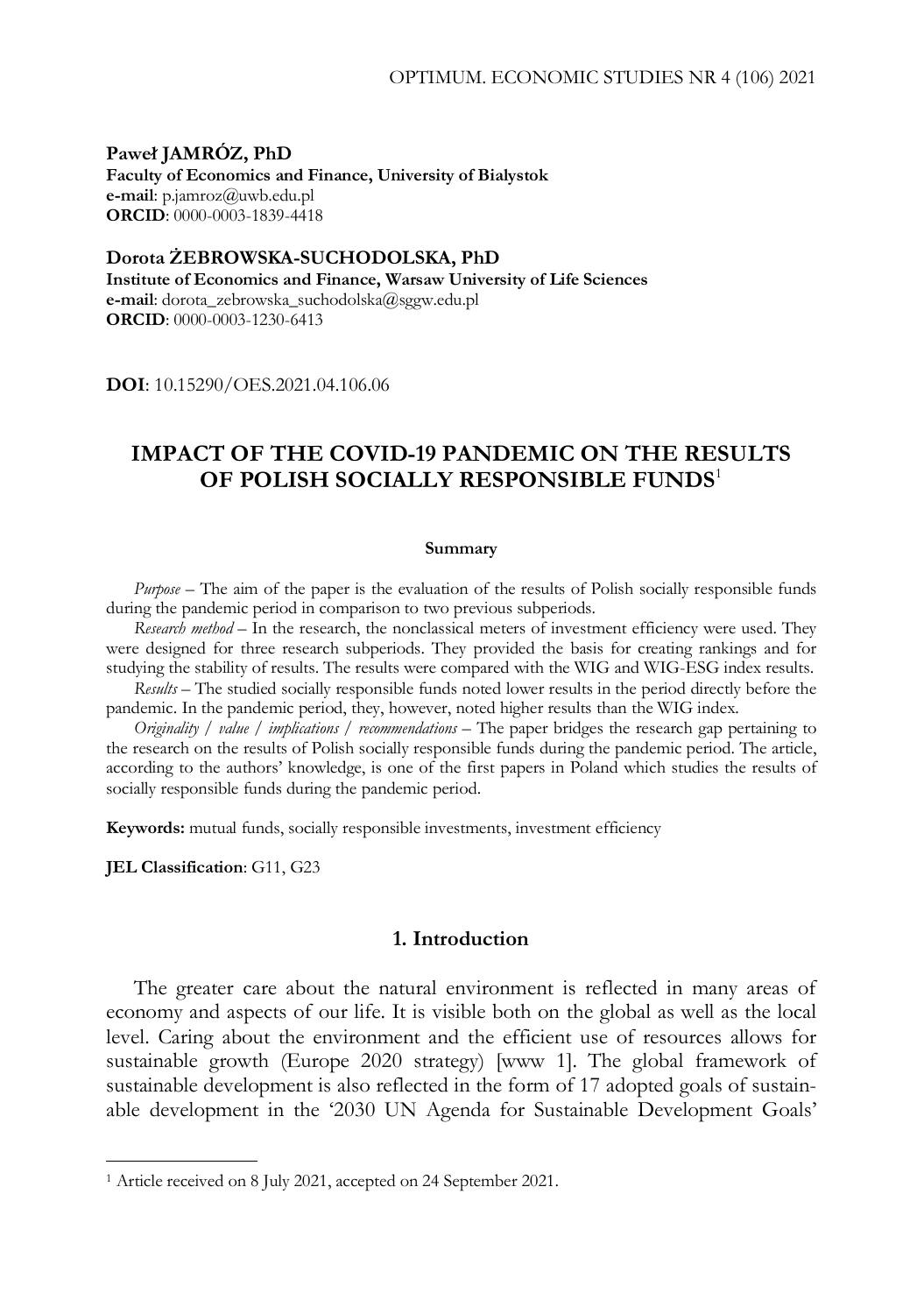[www 2]. Their aim is to balance three areas of sustainable development, such as: the economic, social and environmental one.

Issues connected with environment protection, social responsibility and the observance of corporate governance (law) comprise the rules of responsible investment. In the case of a joint form of investment, such as the investment funds, those goals are realized by the socially responsible funds, which are also described as funds adhering to the ESG rules. The name issues are, however, not clear. ESG is sometimes understood as pertaining only to the environmental issues, but recently a wider approach has been accepted which pertains to the environmental, social and legal issues (*Environmental, Social, Governance – ESG*).

The aim of the paper was the evaluation of the results of Polish socially responsible funds during the COVID-19 pandemic period. Th research focused on the pandemic period which was compared with two previous subperiods. The obtained results will provide information on the efficiency of this type of investments. Whereas, the designated fund rankings will allow to draw conclusions about the stability of obtained results. The additional confirmation will be provided by designing correlation coefficients of ranking positions. The paper bridges the research gap pertaining to the research on the results of Polish socially responsible funds during the pandemic period.

# **2. The SRI concept in the case of investment funds in Poland and in the world**

The investment funds which use the concept of socially responsible investment are becoming a popular alternative among the investors. The concept of socially responsible investment stems from religious injunctions, because investors want their funds to be invested not only in a profitable, but also responsible and ethical way. The recent increase in the socially responsible investment (*SRI*) popularity may be connected with the subprime crisis and the gradual increase of investors' demands related to the way of allocating their capital. The global financial crisis of 2008 weakened the investors trust regarding financial institutions and undermined the rationale of the purely financial investment criteria. It is difficult to determine if the increasing popularity of the funds claiming social responsibility is only a passing trend, started by those managing assets, or a new investment paradigm, resulting from the general need to thoroughly remodel the classic financial theory on the basis of social and ethical factors [Matczak et al., 2019, p. 112].

The idea of socially responsible investment has become extremely popular among investors and managers in the last three decades. Socially responsible investment (*SRI*) is a part of a wider concept of corporate social responsibility (*CSR*). The current interest in socially responsible investment may be described as strong, on almost all world markets. Financial markets constitute a very important element of all developed economies and may be perceived as crucial sources of information. Currently, in Poland, this concept is not as popular as in Western Europe or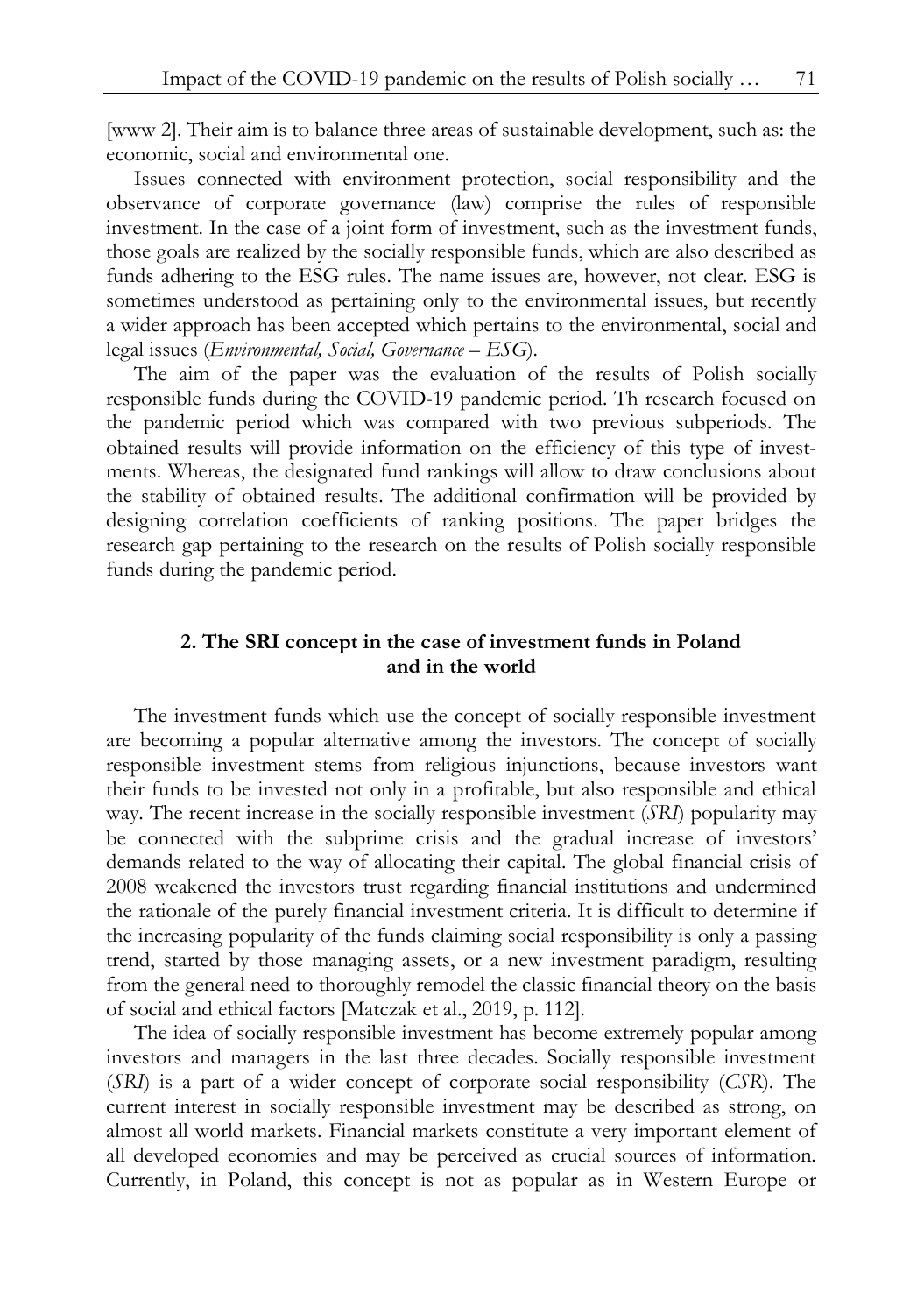Northern America, but there are still some institutions and investors using SRI in their investment decisions. The sign of the growing popularity of that concept in Poland is the emergence in 2009 of the RESPECT index, which brings together socially responsible companies listed on the Warsaw Stock Exchange [Jamróz, 2016, p. 495], as well as the research of Polish Association of Listed Companies on ESG criteria and the introduction of the Non-financial Information Standard. Investors are looking for profitable investment strategies with extraordinary returns and acceptable level of investment risk. In order to fulfil the investors' needs, new investment funds with different strategies and risk exposure have to emerge.

Using the SRI concept in the investment process is connected with searching for opportunities of the increase in investment efficiency and with shaping the image of financial institutions. According to the data of the European Sustainable Investment Forum – Eurosif, at the end of 2017, the most popular strategy in Europe was negative selection (exclusion), and the next, involvement in sustainable development issues and integration of ESG factors [Eurosif, 2018, p. 16]. Negative selection entails excluding from the investment portfolio those companies whose activities are questionable in ethical and social terms, e.g. not investing in alcohol, gambling, drug or pornographic industries, the lack of support for testing products on animals or for genetically modified food. On the other hand, involvement in sustainable development issues is a long-term strategy, based on active involvement in implementing social responsibility standards in companies' actions.

Until 2018 the biggest market of socially responsible investments in the world in terms of assets was Europe. In turn at the end of 2018 over 75% of European investment assets were managed by five countries: Great Britain (27%), France (18%), Germany (15%), Switzerland (9%) and the Netherlands (7%) [*Efama*, 2020, p. 12]. The assets managed on the European markets of socially responsible funds doubled in the years 2012-2018, and by the end of 2018 reached the value of EUR 496 mld. Statistics state that in December 2018, 2816 socially responsible funds operated in Europe [www 3]. After introducing changes in defining sustainable investment in Europe and Australia, the biggest SRI market since 2020 has been the US with the 48% share of the worldwide value of assets. The following positions are occupied by: Europe with the 34% share, Japan (8%), Canada (7%) and Australia and New Zealand with the 3% of the worldwide value of assets. The value of global (worldwide) sustainable (socially responsible) investment amounted to USD 35.3 bln, where 35.9% of assets were managed by socially responsible funds [GSI, 2020, pp. 9-10].

Obviously, implementing the SRI concept in the investments funds activity entails conducting certain actions not only by the funds and associations, but also the involvement of all financial market members (investors, assets managers, financial and supervisory institutions). Therefore, the crucial factor in the SRI concept development in social terms is building social awareness regarding sustainable development. This goal may be achieved through large-scale educational and promotional campaigns [Jamróz, 2017, p. 223].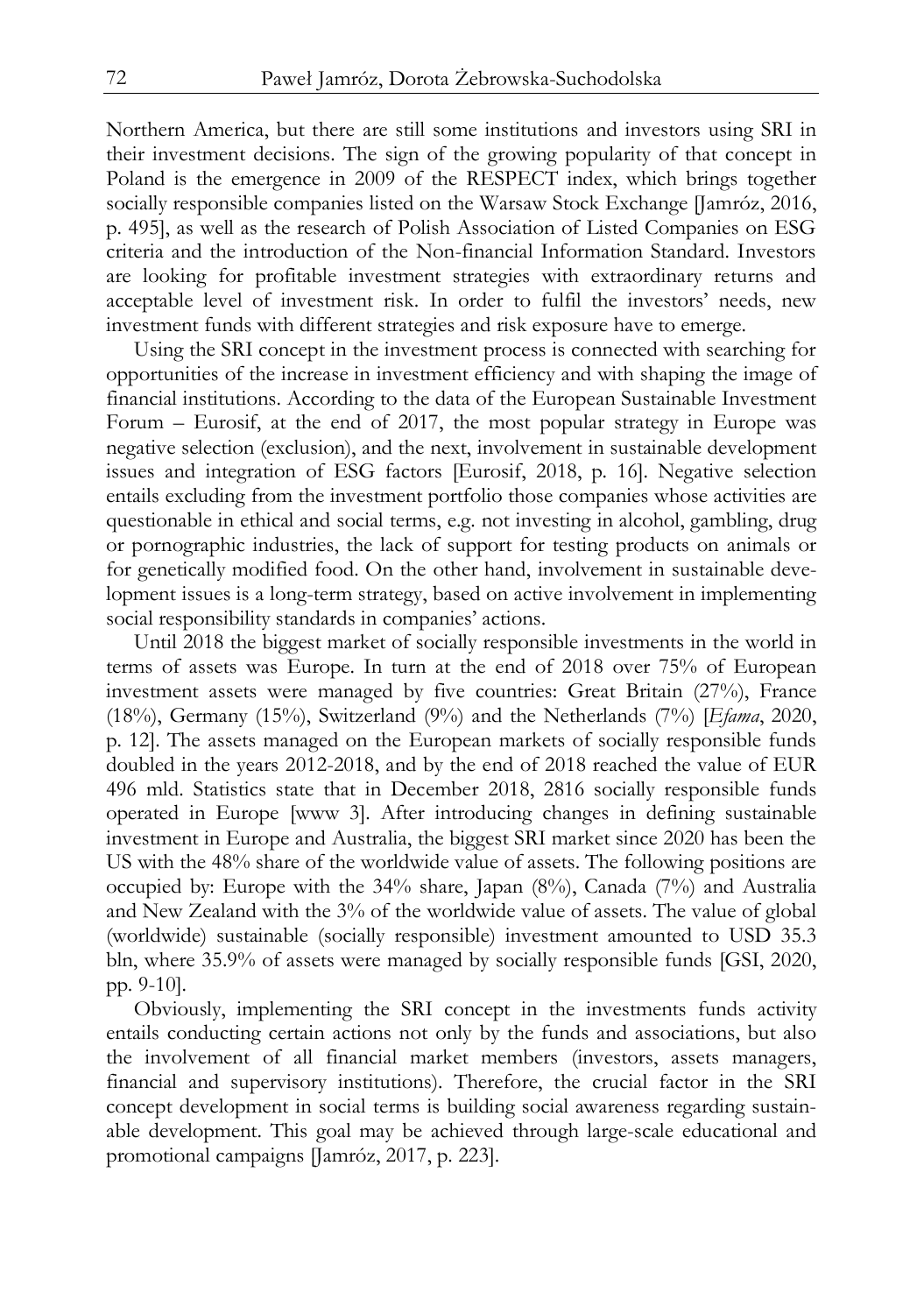The research concerning ethical funds (SRI) in comparison with conventional funds did not show a significant difference in terms of achieved financial results according to, among others, Hamilton et al. [1993], Areala et al. [2013] (compare table 1). On the other hand, Bauer et al. [2005] suggest that American funds experienced some learning phases since the beginning till the end of the 90s of the 20th century. According to Rennebog, Horst and Zhang, the time and place of the research influence the achieved results, which might mean that the social investment had not been fully valued, but due to the SRI concept development over time, the markets started to award higher return rates. Worse results of the SRI funds in comparison to conventional funds are attributed to the fact that socially responsible funds use the negative selection strategy which results in the lower diversification of managed portfolios and in higher systematic risk.

**TABLE 1** 

| <b>Researchers</b> | Researched<br>countries | Researched<br>period | <b>Results</b>                                   |
|--------------------|-------------------------|----------------------|--------------------------------------------------|
| Hamilton,          | USA                     | 1981-1990            | SRI funds did not achieve above-average          |
| Jo, Statman        |                         |                      | results comparing to conventional funds.         |
| [1993]             |                         |                      |                                                  |
| Bauer,             | Germany,                | 1990-2001            | There was little evidence to support above-      |
| Koedijk,           | Great Britain,          |                      | average returns on investment in SRI funds.      |
| Otten              | USA                     |                      | In the USA ethical funds achieved lower          |
| [2005]             |                         |                      | results than conventional funds. SRI funds       |
|                    |                         |                      | achieved better results in the years 1998-       |
|                    |                         |                      | 2001, i.e. after the Asian crisis and during the |
|                    |                         |                      | Internet bubble.                                 |
| Renneboog,         | 17 countries            | 1991-2003            | SRI funds in many European and Asian             |
| Horst,             | all over                |                      | countries achieved significantly lower results   |
| Zhang              | the world               |                      | than national benchmarks. In the USA and         |
| [2008]             |                         |                      | Great Britain, SRI funds did not achieve         |
|                    |                         |                      | above-average returns on investment.             |
| Areal,             | <b>USA</b>              | 1993-2009            | Conventional funds achieve better results in     |
| Cortez, Silva      |                         |                      | non-crisis periods, and lower results in crisis  |
| [2013]             |                         |                      | periods in comparison with SRI funds.            |
| Leite, Cortez      | Europe                  | 2001-2012            | SRI funds achieve lower results than conven-     |
| [2014]             |                         |                      | tional funds in non-crisis periods.              |
| Matallin-          | <b>USA</b>              | 2000-2017            | SRI funds perform worse than conventional        |
| Saez et al.        |                         |                      | funds during economic growth and better          |
| [2019]             |                         |                      | during recession, but the observed differen-     |
|                    |                         |                      | ces are not significant.                         |

**The overview of selected research concerning the results of socially responsible funds (SRI)**

Source: own elaboration.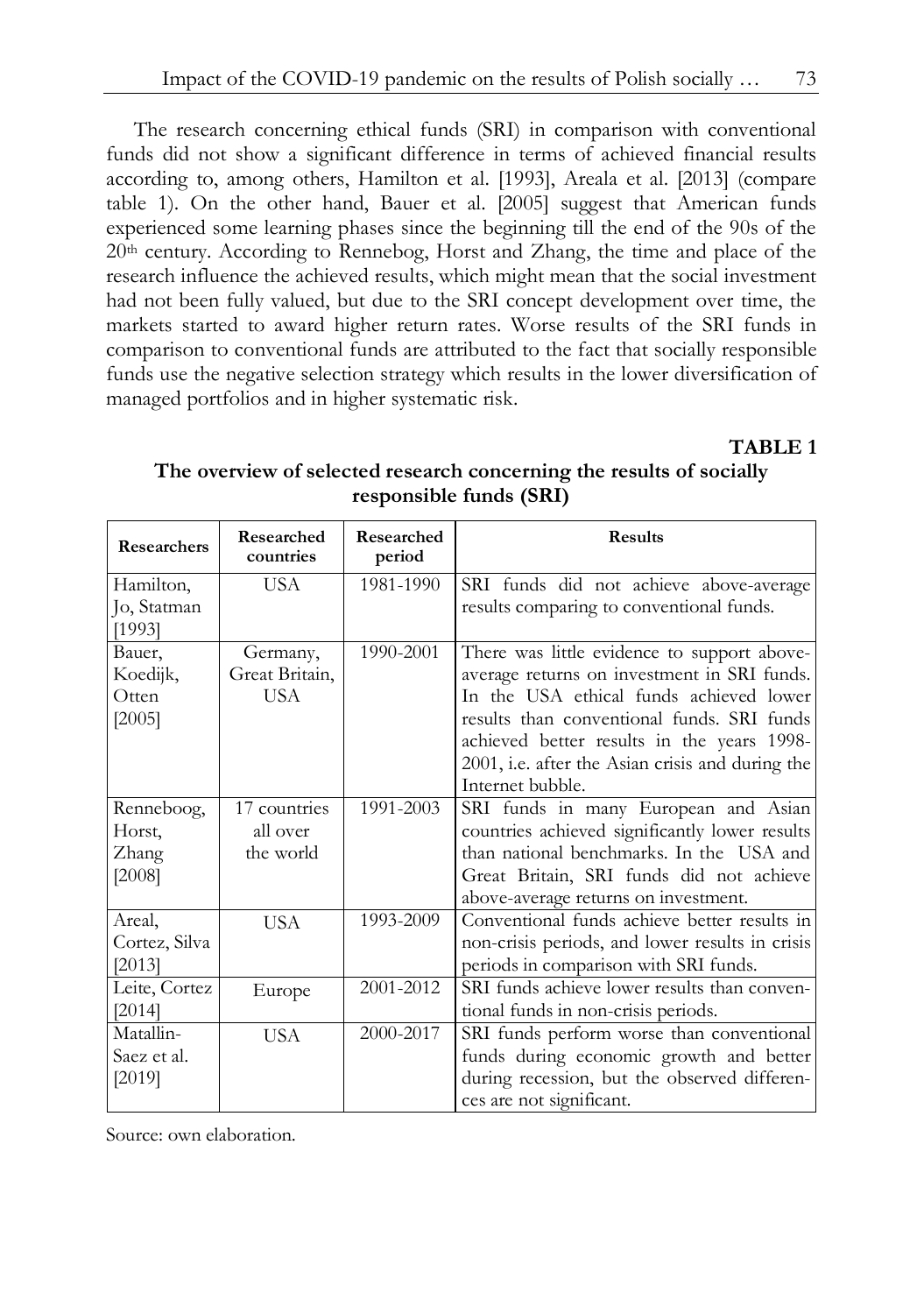#### **3. Characteristics of the research approach**

Investment efficiency may be studied on the basis of various meters. The most frequently chosen coefficients are the classical ones which include Sharpe's, Treynor's or Jensen's coefficients. However, those require the fulfilment of additional conditions, which in the case of such data as time series, is not always possible. What is meant here is the normality and symmetry of distribution. The antidote to the unfulfilled required conditions are the non-classical meters. Many of them are correlated with the classic meters which results in similar indications regarding the choice of funds [Żebrowska-Suchodolska, 2017]. However, they present a different approach to risk-taking. The classical meters understand the risk as a neutral concept, which means that the achieved result may be better or worse than the expected one. The risk in this concept is understood, as, among others, a standard deviation. In the negative approach, presented by the non-classical meters, the risk is perceived as a loss, which is an adequate term from the investor's point of view. Here, the measure of risk is, among others, a standard semideviation described by the formula:

$$
\sigma^{-} = \sqrt{\frac{1}{n-1} \sum_{t=1}^{n} ((r_t - m)^{-})^2}
$$
 (1)

where  $(r_t - m)^{-1}$  signifies a negative deviation of the return rates of the fund units from the determined break-even level.

The non-classical meters based on the negative concept of risk, frequently differ in their transcript of risk. Apart from the standard semideviation, it may also be the average value of absolute loss:

$$
s^{-} = \frac{1}{n} \sum_{t=1}^{n} |(r_t - m)^{-}|
$$
 (2)

The structure of efficiency meters requires them to combine profit and to relate it to the risk, which is understood differently depending on the adapted concept. In the case of non-classical meters, as mentioned before, it is a bottom-up risk. One of such meters is the Sortino coefficient, which bases its transcript on Sharpe's coefficient, but here, the risk is a bottom partial moment of the second order, described by the formula (1). The Sortino coefficient is, therefore, transcribed as [Sortino, Price 1994]:

$$
S = \frac{\bar{r} - m}{\sigma^{-}} \tag{3}
$$

where:  $\bar{r} = \frac{1}{n} \sum_{t=1}^{n} r_t$ , m – break-even level.

The coefficient described in such a way defines the average surplus return rate to risk which considers only loss. The expected values are, therefore, higher and positive. The negative ones indicate that the expected break-even level has not been achieved.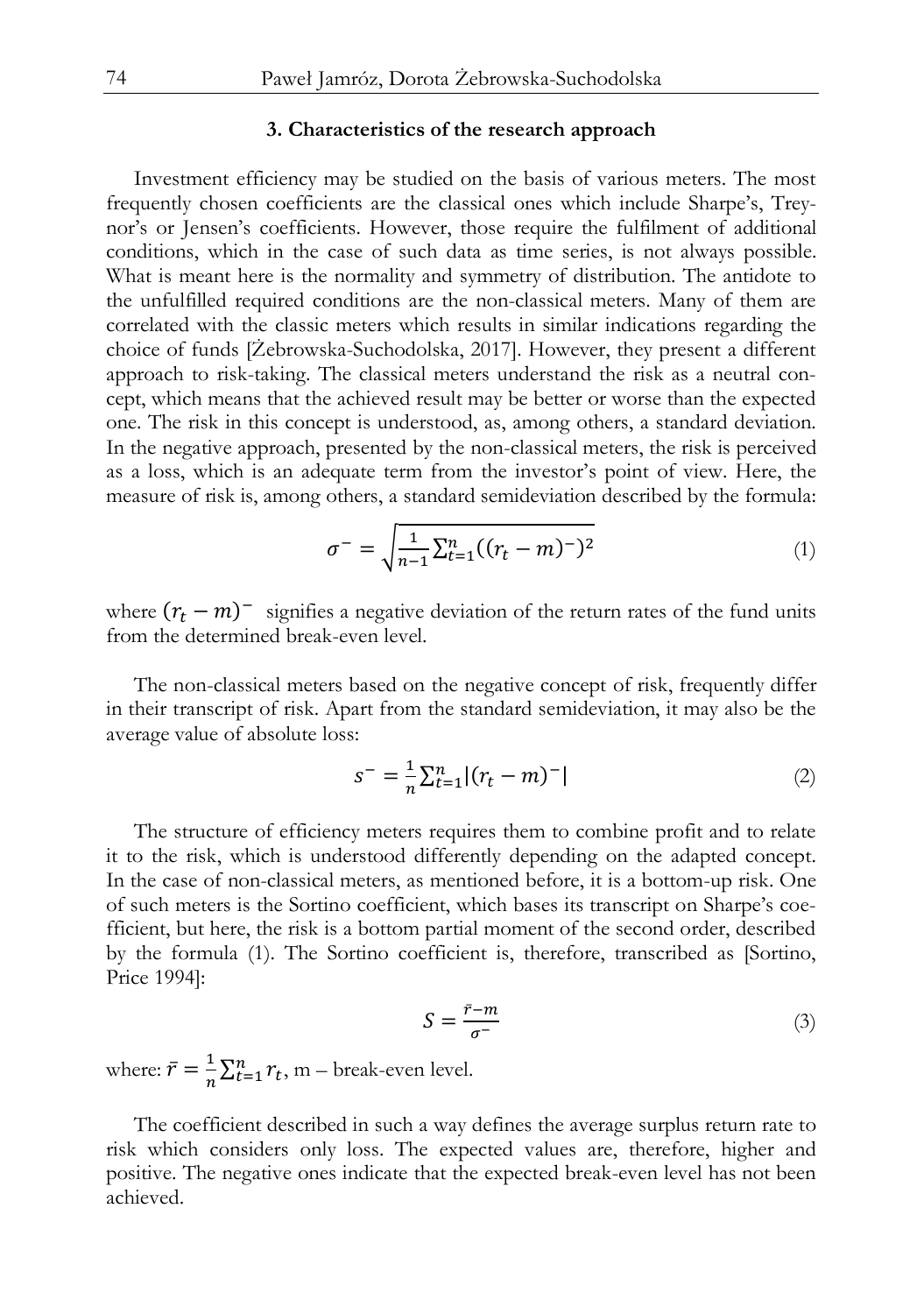Another popular non-classical meter is the coefficient of the surplus return rate potential. Due to the fact that it is a modification of the Sortino coefficient, the risk is understood in the same way. The coefficient is described by the following transcript [Sortino at al., 1999]:

$$
UPR = \frac{\frac{1}{n} \sum_{t: r_r > m} (r_t - m)}{\sigma^-} \tag{4}
$$

The meter described in such a way rewards achieving results above the expected *m* threshold.

Another considered coefficient is the Omega coefficient. Its transcript partly resembles the UPR coefficient, but the risk is described as (2). The Omega coefficient is, therefore, described by the formula [Shadwick, Keating, 2002]:

$$
O = \frac{\frac{1}{N} \sum_{t: r_r > m} (r_t - m)}{s^-}
$$
 (5)

Its interpretation is similar to the previously mentioned coefficients. It prefers higher values which mean higher profitability of a given fund.

The calculated particular fund efficiency coefficient may provide basis for prescribing ranking positions and researching the stability of results in different subperiods. Spearman's coefficient of rank correlation will prove helpful here; it is described by the formula [Luszniewicz, Słaby, 2003]:

$$
\rho = 1 - \frac{6 \sum_{i=1}^{N} d_i^2}{N(N^2 - 1)}
$$
\n(6)

where:  $N$  – the number of funds,  $d_i$  – the difference between the ranking positions of funds in the following subperiods.

The open market (FIO) of socially responsible funds in Poland is very scarce. Some funds which had existed not long ago, have already ceased to exist or have changed their investment profile. There are some new funds which have already taken their place, but, due to their short period of existence, they cannot be treated as the subject of research. The slow emergence of new funds indicates some interest in investing in this kind of assets. The research concerned selected Polish responsible investment funds. They were presented in table 2 together with benchmark and the value of their assets.

Such a conduct methodology created research possibilities to verify the following research hypothesis:

H1: The influence of the pandemic is less harmful in the case of socially responsible funds (in comparison with the wider market);

H2: Socially responsible funds remain quite stable.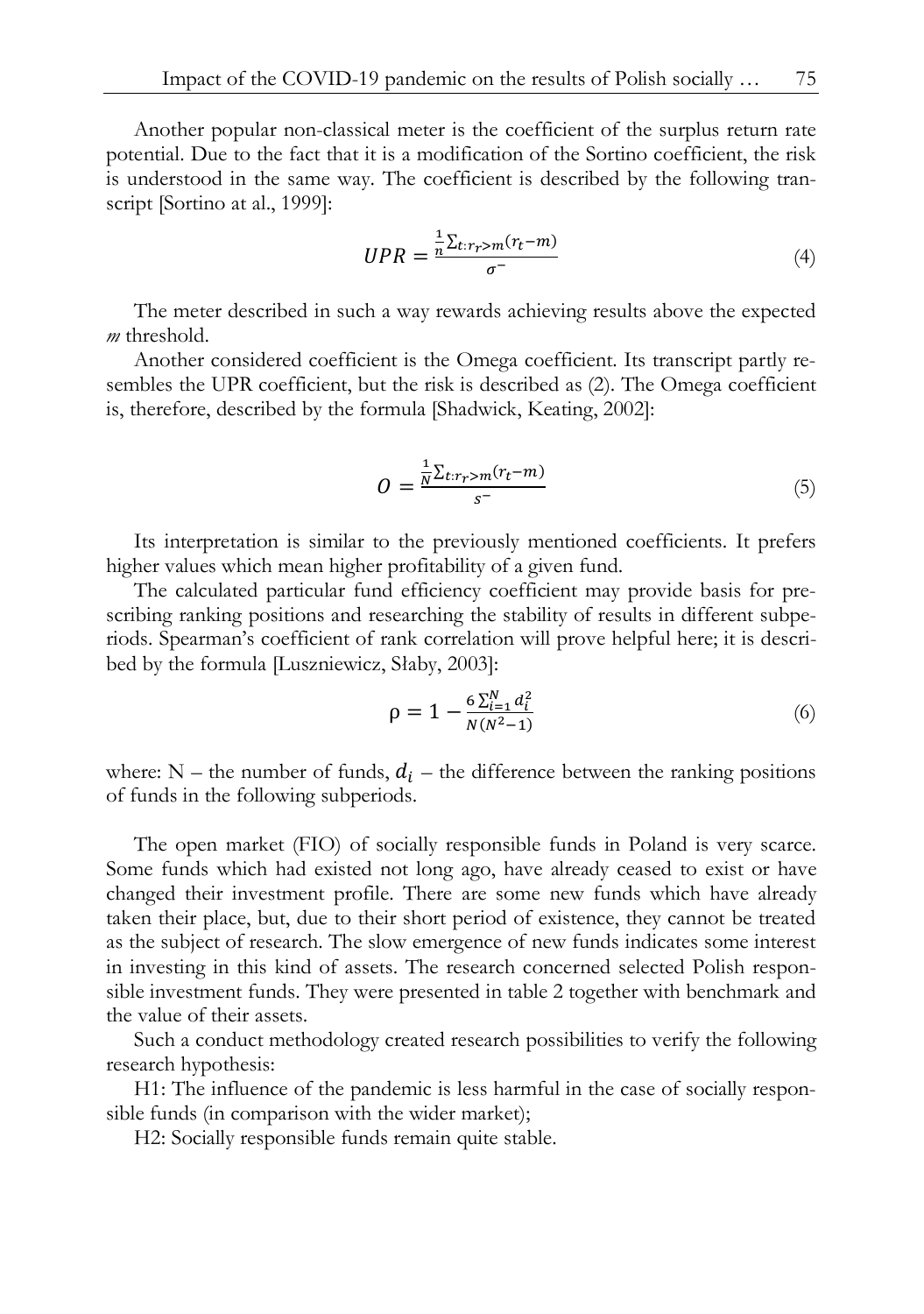### **TABLE 2**

| Mutual Fund                             | <b>Benchmark</b>                                                                   | Value of assets<br>(state on 30.06.2021) |
|-----------------------------------------|------------------------------------------------------------------------------------|------------------------------------------|
| NN Polish Responsible<br>Investment FIO | $100\%$ WIG                                                                        | PLN 236.85 ml                            |
| New Technology<br>Investor SFIO         | 90% WIG+10% WIBID 6M                                                               | PLN 631.16 ml                            |
| PZU Medical                             | 90% MSCI World Health Care<br>$+ 10\%$ WIBID 1M                                    | PLN 111.32 ml                            |
| PKO Technology<br>and Global Innovation | $40\%$ NASDAQ + 25% MSCI<br>WORLD (USD) + 20% MSCI Europe<br>$IT + 15\%$ WIBID O/N | PLN 2.65 bn                              |

#### **Open investment funds selected for research**

Source: own elaboration based on: [www 4].

The ethical funds present in Poland use different investment strategies. NN Polish fund invests at least 50% of assets in the shares of companies listed on the Polish stock exchange, and the rest in the shares of the Western European companies. Selection of companies on the basis of non-financial ESG factors. New Technology Investor aims to retain stable high involvement in shares and instruments based on them. The source of extraordinary results is to be the selection of technological companies, based on the fundamental analysis; it invests in Polish companies, as well as those listed on the stock exchange in Western Europe and the USA. PZU Medical invests globally, mostly in the shares of foreign companies whose activity is connected with health care (health care services, diagnostic and therapeutic equipment and developing new drug therapies). On the other hand, PKO Technology fund invests mostly in the shares of international companies (over 50%), which are leaders in their fields and technologies and have a stable financial situation.

#### **4. Results**

The research was conducted for three subperiods. These were I: January 2017- June 2018, II: July 2018-December 2019, III: January 2020-June 2021. Because of the fact that for the pandemic period, the data from January 2020 till June 2021, were taken into consideration, it was assumed that the earlier two periods should be of similar length. Hence, such a division into subperiods was adopted. January 2020 was assumed as the beginning of the pandemic period, as the first information of infection appeared in China already in December. Therefore, January was recognised as the moment when markets started to react more strongly to the appearing information.

The data was downloaded from the portal Stooq.pl. The research was conducted using the Excel spreadsheet and Statistica. The unit values of the studied funds were presented on chart 1.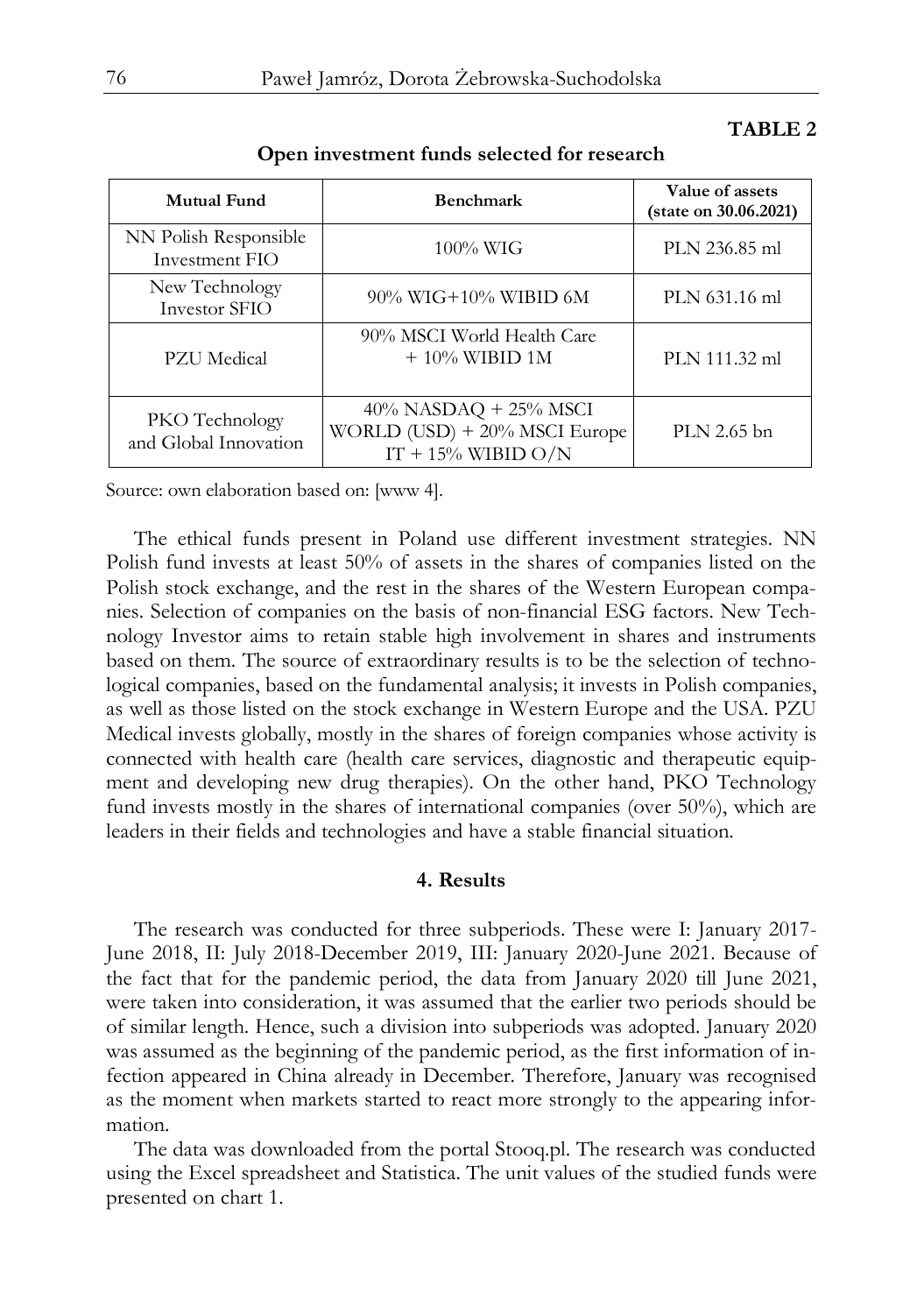



**The unit values of the funds chosen for research**

Source: own elaboration on the basis of Stooq.pl [date of entry: 7.07.2021]

The daily values of participation units of funds were the basis for determining logarithmic return rates, which were used to calculate efficiency coefficients of the studied funds in the three subperiods according to the formulas (3)-(5). The coefficient values calculated in each subperiod for the studied funds were presented in tables 3-5. It is considered that the investment goal is the investment with at least zero return rate, which does not produce losses. Obviously, it is a simplified asumption as it does not take into consideration the necessary transaction costs.

The graphic presentation of the values of participation units points to significant differences in the courses of curves in the first subperiod. The funds of technological character have a clear tendency to increase, while the values of participation units of NN POI and PZU Medical funds begin to decrease after reaching their maximum. It is reflected in the results of the efficiency coefficients. The values of the Sortino coefficient of NN POI and PZU Medical funds are below zero, which proves they have not reached the assumed break-even level. The values of two remaining funds achieve positive results in terms of Sortino coefficient.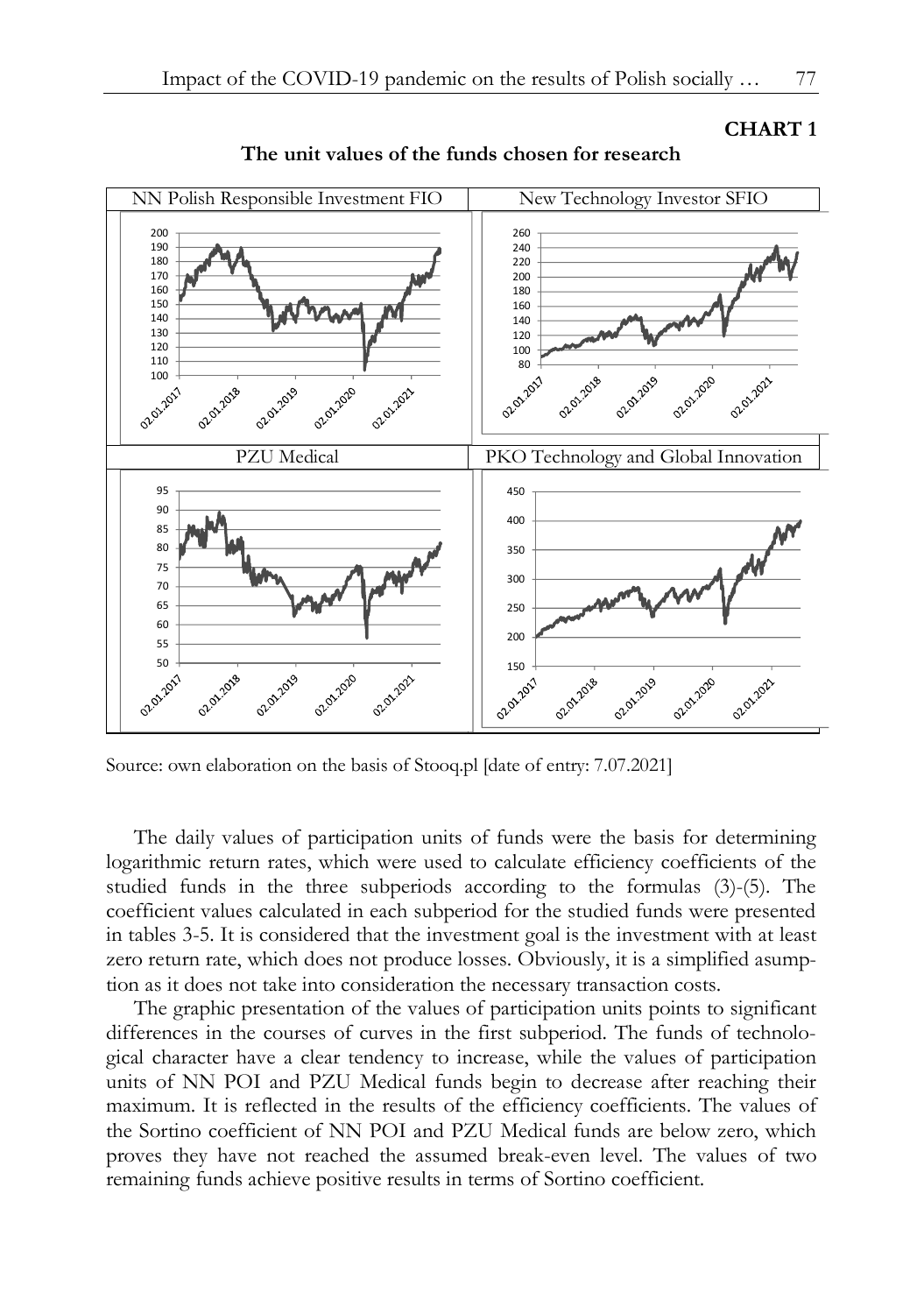#### **TABLE 3**

| Funds      | Omega  | Sortino   | <b>UPR</b> |
|------------|--------|-----------|------------|
| NN POI     | 0.9792 | $-0.0107$ | 0.5059     |
| Investor   | 1.4310 | 0.2002    | 0.6646     |
| PZU        | 0.9509 | $-0.0237$ | 0.4593     |
| <b>PKO</b> | 1.3747 | 0.1678    | 0.6155     |

**Values of Omega, Sortino and UPR meters in the 1st subperiod**

Source: own elaboration.

#### **TABLE 4**

**Values of Omega, Sortino and UPR meters in the 2nd subperiod**

| Funds      | Omega  | Sortino   | <b>UPR</b> |
|------------|--------|-----------|------------|
| NN POI     | 0.9529 | $-0.0221$ | 0.4464     |
| Investor   | 1.0691 | 0.0323    | 0.4995     |
| PZU        | 1.0377 | 0.0143    | 0.3929     |
| <b>PKO</b> | 1.0717 | 0.0334    | 0.4997     |

Source: own elaboration.

In the second subperiod, NN POI i PZU Medical funds still achieve lower results in terms of Sortino coefficient, in the case of the NN POI fund those are negative values. However, in the third subperiod, after the lower results and the slump in March 2020, the funds started to make up for their losses and finally, the values of efficiency coefficients were mostly higher than in the previous periods. The values of Sortino coefficient of the studied funds were also positive.

#### **TABLE 5**

**Values of Omega, Sortino and UPR meters in the 3rd subperiod**

| Funds    | Omega  | Sortino | UPR    |
|----------|--------|---------|--------|
| NN POI   | 1.1622 | 0.0622  | 0.4460 |
| Investor | 1.1860 | 0.0774  | 0.4938 |
| PZU      | 1.0728 | 0.0307  | 0.4522 |
| PKO      | 1.1842 | 0.0707  | 0.4548 |

Source: own elaboration.

To compare the results, the efficiency meters for the WIG and WIG-ESG indexes were also calculated for the studied subperiods. In the first subperiod, the values of coefficients for the WIG-ESG index were not calculated as that index was not yet calculated during that period. The values of efficiency meters for the WIG and WIG-ESG indexes were presented in table 6.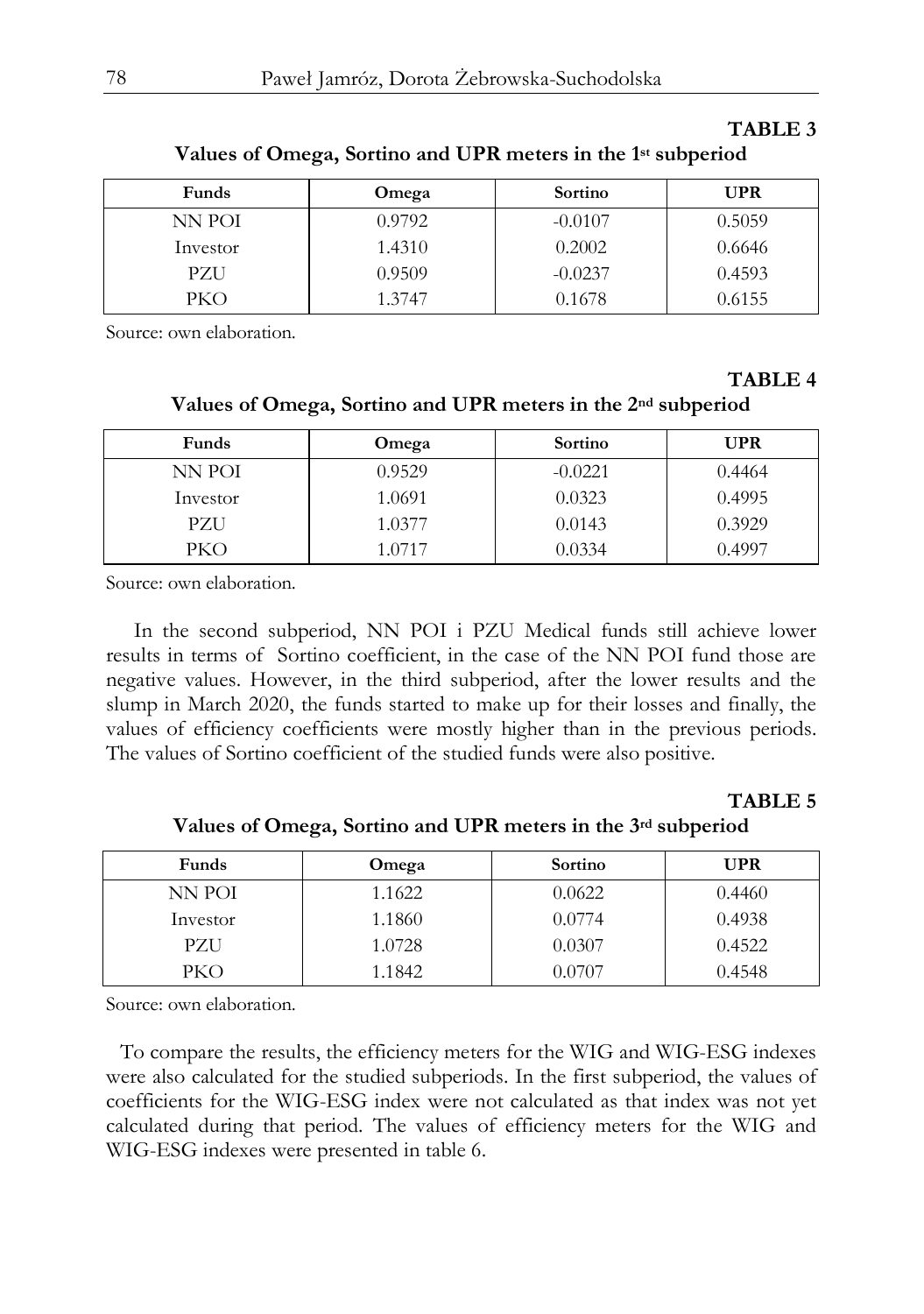| Subperiod | Index      | Omega  | Sortino   | <b>UPR</b> |
|-----------|------------|--------|-----------|------------|
|           | <b>WIG</b> | 1.0666 | 0.0360    | 0.5764     |
|           | WIG-ESG    |        |           |            |
| Н         | <b>WIG</b> | 1.0264 | 0.0143    | 0.5563     |
|           | WIG-ESG    | 0.075  | $-0.0013$ | 0.5387     |
| Ш         | <b>WIG</b> | 1.0666 | 0.0280    | 0.4484     |
|           | WIG-ESG    | 1.0366 | 0.0158    | 0.4493     |

**Values of Omega, Sortino and UPR meters**

Source: own elaboration.

The lowest values of both the Omega and Sortino coefficients were noted in the second subperiod. This statement concerns both the WIG, as well as the WIG-ESG index. In the case of the Omega coefficient for the WIG index, the result in the first subperiod was identical to that in the third one. On the other hand, in the case of the Sortino coefficient for the WIG index, the value in the first subperiod was slightly higher than in the third one. The results for the UPR coefficient are different due to this meter's construction. The highest value of the meter for the WIG index was noted in the first subperiod, then it decreased in the following subperiods.

For the WIG-ESG index it was possible to compare the second and the third subperiod. The results in table 6 of the Sortino coefficient for the WIG-ESG index present better results in the third subperiod. The assets in the ESG index, after some loss, in the second subperiod achieved better results than those in the WIG index. At the end, the results of the funds' and the WIG index' efficiency coefficients were collected and compared (compare table 7). In table 7, ↑ signifies the result of the fund higher than that of the WIG index. On the other hand, ↓ signifies the result of the fund lower than that of the WIG index.

# **TABLE 7**

**Comparison of the efficiency meters' results in each subperiod for the funds and the WIG index**

| Funds    | I subperiod |                |            | II subperiod |         |            | <b>III</b> subperiod |         |            |
|----------|-------------|----------------|------------|--------------|---------|------------|----------------------|---------|------------|
|          | Omega       | <b>Sortino</b> | <b>UPR</b> | Omega        | Sortino | <b>UPR</b> | Omega                | Sortino | <b>UPR</b> |
| NN POI   |             |                |            |              |         |            |                      |         |            |
| Investor |             |                |            |              |         |            |                      |         |            |
| PZU      |             |                |            |              |         |            |                      |         |            |
| PKO      |             |                |            |              |         |            |                      |         |            |

↑ signifies the result of the fund higher than that of the WIG index,

↓ signifies the result of the fund lower than that of the WIG index

Source: own elaboration.

**TABLE 6**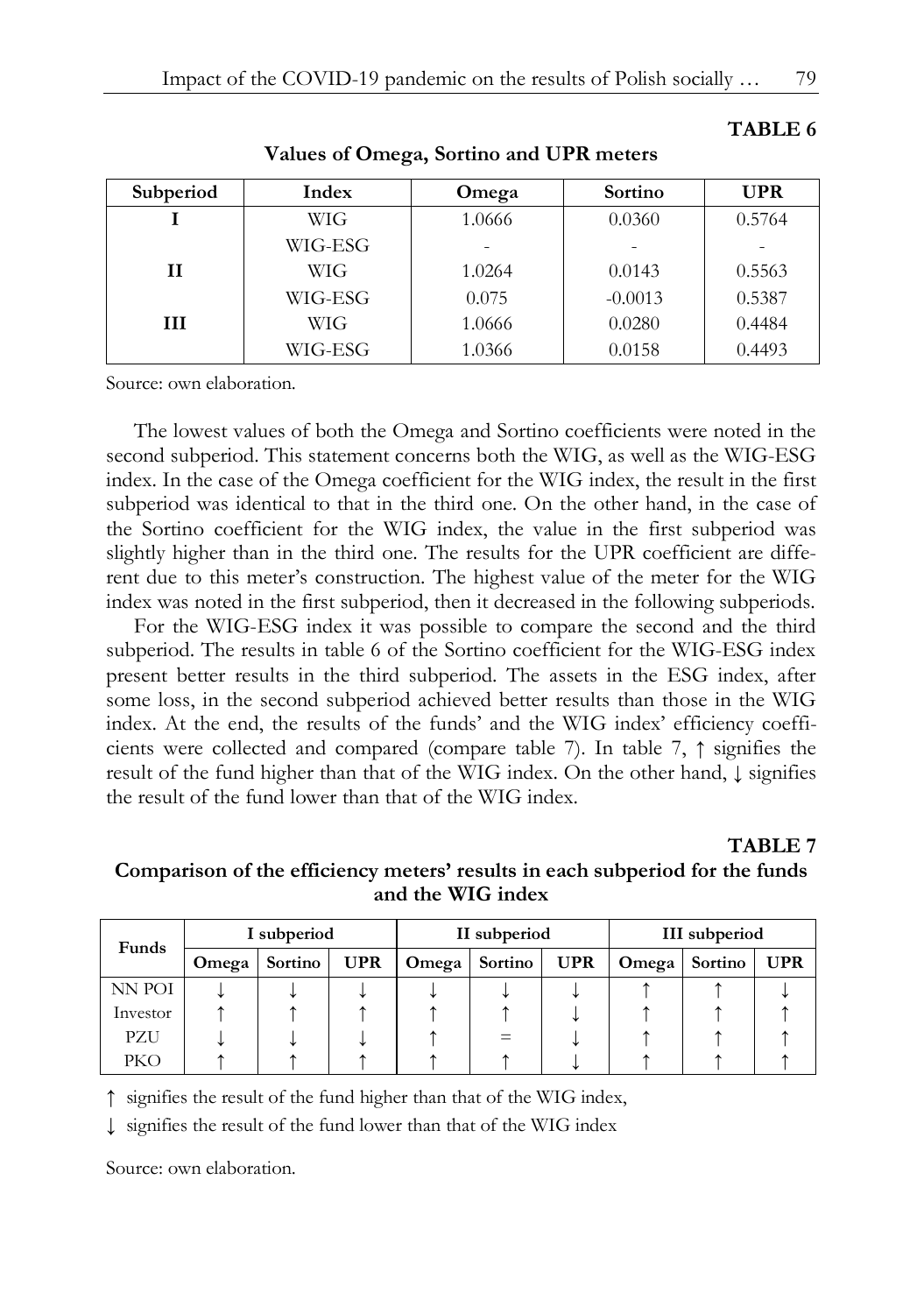Half the funds in the first subperiod achieved worse results than the WIG index. In the second subperiod, three funds achieved higher results of the Omega and Sortino coefficients than the WIG index. In the third subperiod, apart from one result, the funds achieved higher results than the WIG index. The coefficient values enabled ranking of the funds. They were presented in table 8.

# **TABLE 8**

|          | I subperiod |  | II subperiod |   |        | III subperiod |   |   |     |
|----------|-------------|--|--------------|---|--------|---------------|---|---|-----|
| Funds    |             |  | <b>UPR</b>   | O | S      | <b>UPR</b>    | 0 | S | UPR |
| NN POI   | Ć           |  |              |   |        |               |   |   |     |
| Investor |             |  |              | ∠ | ◠<br>∠ |               |   |   |     |
| PZU      |             |  |              | ◠ |        |               |   |   |     |
| PKO      |             |  |              |   |        |               |   |   |     |

**The funds ranking**

Source: own elaboration.

The funds rankings are similar in each subperiod. It may result from a small number of the funds chosen for the research. The meters' values in each subperiod are similar, therefore, the fund's policy as well as the policy of the socially responsible company must be reflected in those. Those statements are also confirmed by the determined coefficient of Spearman correlation between the subperiods (see table 9). Its values reach the level of about 0.6-0.8. Not enough data does not allow to research the importance of the achieved result, but if it were possible, those values would be statistically significant.

# **TABLE 9**

# **Values of the coefficient of Spearman correlation between the subperiods**

| Subperiod pairs | Omega | Sortino | ™PR      |
|-----------------|-------|---------|----------|
| -l1             | 0.60  | 0.60    | ${0.80}$ |
| 'I-IIı          | ).80  | 0.60    | 0.60     |

Source: own elaboration.

### **5. Conclusions**

The aim of the authors' was to focus on Polish socially responsible funds during the COVID-19 pandemic. In order to compare the results, the research concerned also two earlier subperiods, before the pandemic. The calculated values of the funds' and the ESG index's efficiency meters in each subperiod and comparison with the values calculated for the WIG index prove that socially responsible investments cope better. This confirms the validity of the stated H1 hypothesis and the lack of grounds for its rejection.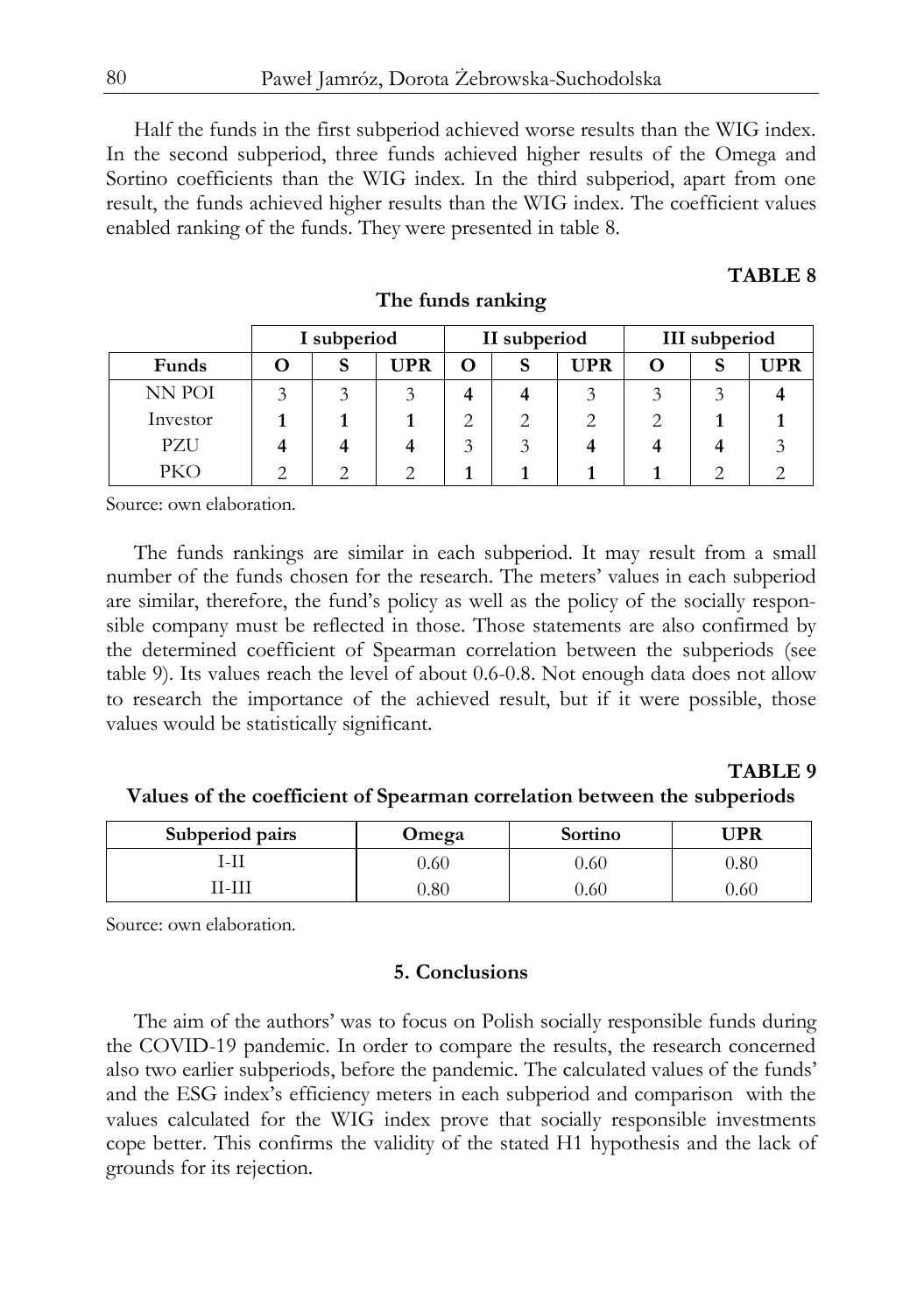The designated funds rankings for each subperiod and the values of the coefficients of Spearman rank correlation point to quite a stable situation of funds' activity. It is probably influenced by the policy of the companies which chose social responsibility, but also by the right selections of portfolio assets by the managers. This is, therefore, consistent with the second stated hypothesis (H2).

The study bridges the research gap pertaining to the research on the results of Polish funds during the pandemic period. It may also be helpful in making investment decisions in the periods of strong reactions to various crises. The studied socially responsible funds were a particularly good investment choice during the pandemic period in comparison to the wide stock market. The research will be continued for the next subperiods and new socially responsible funds.

### **References**

- Areal N., Cortez M.C., Silva F., 2013, *The conditional performance of US mutual funds over different market regimes: do different types of ethical screens matter?,* "Financial Markets and Portfolio Management", vol. 27(4), pp. 397-429, DOI: 10.1007/s11408-013- 0218-5.
- Bauer R., Koedijk K., Otten R., 2005, *International evidence on ethical mutual fund performance and investment style*, "Journal of Banking & Finance", vol. 29(7), pp. 1751- 1767, DOI: 10.1016/j.jbankfin.2004.06.035.
- *Efama*, 2020, *Asset Management in Europe. An Overview of the Asset Management Industry*, https://www.efama.org/sites/default/files/publications/AssetManagement%20i n%20Europe%2026%20NOV%202020.pdf [date of entry: 20.07.2021].
- *Eurosif*, 2018, *European SRI Study*, https://www.eurosif.org/wp-content/uploads/ 2018/11/European-SRI-2018-Study.pdf [date of entry: 25.07.2021].
- *GSI,* 2020, *Global Sustainable Investment Review*, http://www.gsi-alliance.org/wpcontent/uploads/2021/08/GSIR-20201.pdf [date of entry: 2.09.2021].
- Hamilton S., Jo H., Statman M., 1993, *Doing Well While Doing Good? The Investment Performance of Socially Responsible Mutual Funds*, "Financial Analysts Journal", vol. 49(6), pp. 62-66, DOI: 10.2469/faj.v49.n6.62.
- Jamróz P., 2016, *The Effect of New Socially Responsible Investment Funds in Poland*, "Finanse, Rynki Finansowe, Ubezpieczenia", nr 4(82/2), s. 495-506, DOI: 10. 18276/frfu.2016.4.82/2-43.
- Jamróz P., 2017, *Ocena stabilności wyników fundusz społecznie odpowiedzialnych na podstawie wybranych miar efektywności relatywnej*, "Finanse, Rynki Finansowe, Ubezpieczenia", nr 2(86), s. 221-230, DOI: 10.18276/frfu.2017.86-18.
- Luszniewicz A., Słaby T., 2003, *Statystyka z pakietem komputerowym STATISTICA PL*, Wydawnictwo C.H. BECK, Warszawa.
- Matallin-Saez J., Soler-Dominguez A., de Mingo-Lopez D., Tortosa-Ausina E., 2019, *Does socially responsible mutual fund performance vary over the business cycle? New insights on the effect of idiosyncratic SR features*, "Business Ethics", vol. 28(1), pp. 71-98, DOI: 10.1111/beer.12196.